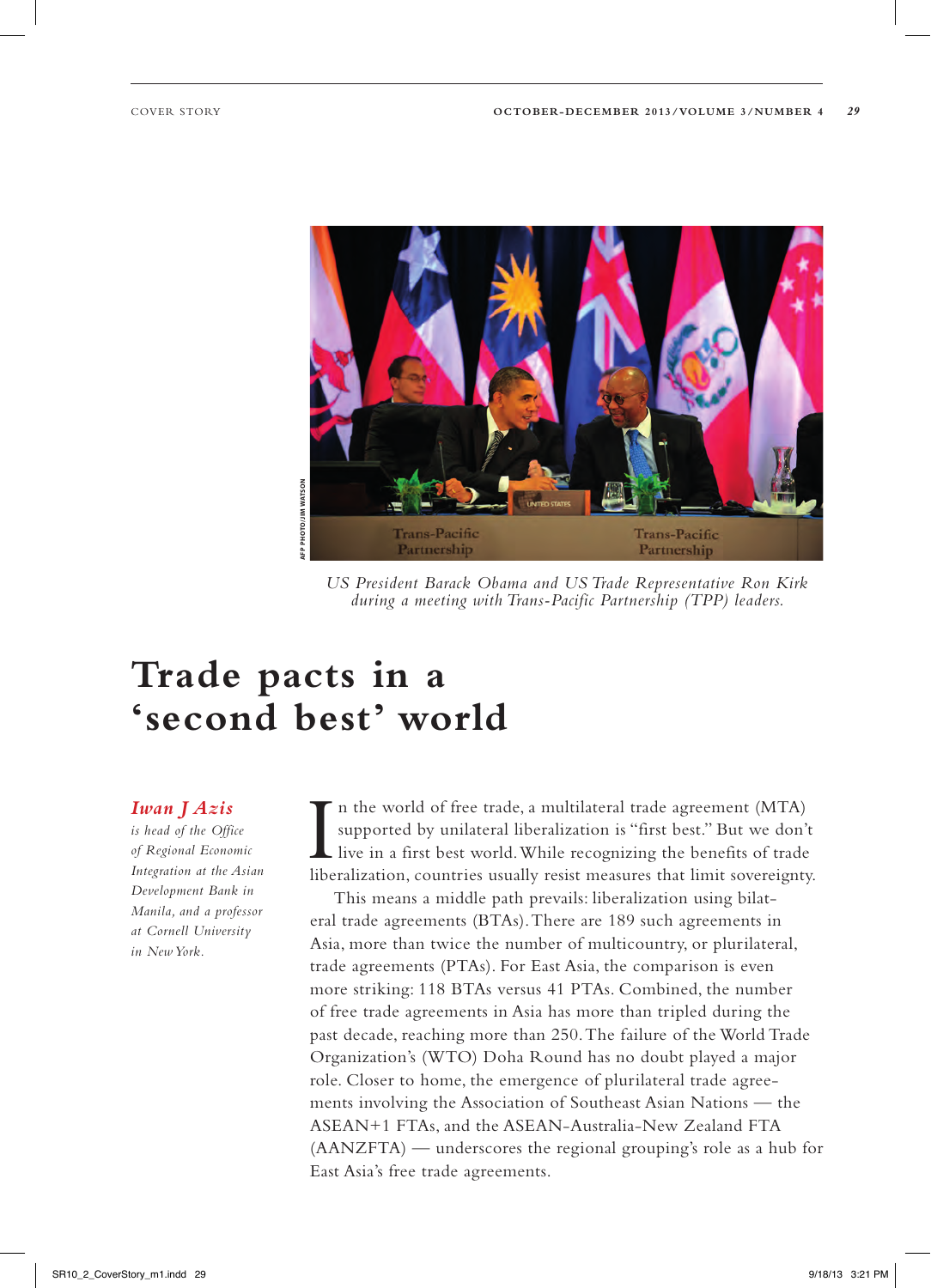### **The Trans-Pacific Partnership was adopted and subsequently championed by the US because of its strategic and political importance rather than the promise for any dramatic expansion of trade.**

But to say East Asia is region-centric is far from the truth. Strong supply chain and production networks born out of the marriage between foreign direct investment and free trade means Asia has to remain open globally. Indeed, the pattern where trade in intermediate goods is largely intra-Asian and final goods are exported mostly to the United States and Europe continues despite the recent fall in demand from these advanced economies. Thus, it is no surprise that there are more extra-regional free trade agreements than intraregional ones in East Asia. While this pattern has helped spur trade in the region, relying on existing supply chains that serve advanced countries could undermine Asia's competitiveness in producing final goods. This should have strengthened the incentive for unilateral liberalization by marginally lowering final goods tariffs. Yet, the global financial crisis and the rise of China, along with new geopolitical developments, leave us with today's three emerging mega-blocs: the Trans-Atlantic Trade and Investment Partnership (TTIP), the Trans-Pacific Partnership (TPP) and the Regional Comprehensive Economic Partnership (RCEP). The last two are Asia-linked.

Evolving from the 2005 PTA between New Zealand, Chile, Singapore and Brunei, the Trans-Pacific Partnership was adopted and subsequently championed by the US because of its strategic and political importance rather than the promise of any dramatic expansion of trade (the US already has bilateral agreements with many TPP members). This

also jives with the Obama administration's renewed US "pivot" toward Asia. A TPP agreement, presumably to be finalized by the end of this year, is a gold standard aimed at dealing with emerging 21st century issues including intellectual property rights, procurement, labor standards and dispute settlements (known as WTO-plus). Aside from criticism about a lack of transparency in the negotiations, and discontent over too much leverage given to corporate interests, TPP proposals are both too expansive and too restrictive for some members.

Then there is the Regional Comprehensive Economic Partnership, a compromise between Japan's proposed ASEAN+6 Comprehensive Economic Partnership in East Asia and the China-proposed ASEAN+3 East Asia FTA. The agreement to launch RCEP negotiations was formally declared by leaders at the East Asia Summit (EAS) in November 2012, and talks are expected to be concluded in 2015. It would become the largest free trade bloc in the world, comprising all 10 ASEAN nations plus China, India, Japan, South Korea, Australia and New Zealand. No matter how officials spin it, it is no secret that RCEP is a rival to and competes with the TPP. RCEP, like the TPP, is also meant to be high quality, although flexibility for weaker members is allowed. RCEP coverage is also broad — it includes investment; transfer of technology; and institutional, physical and people-to-people connectivity — in order to address expanding production networks and other new trade issues.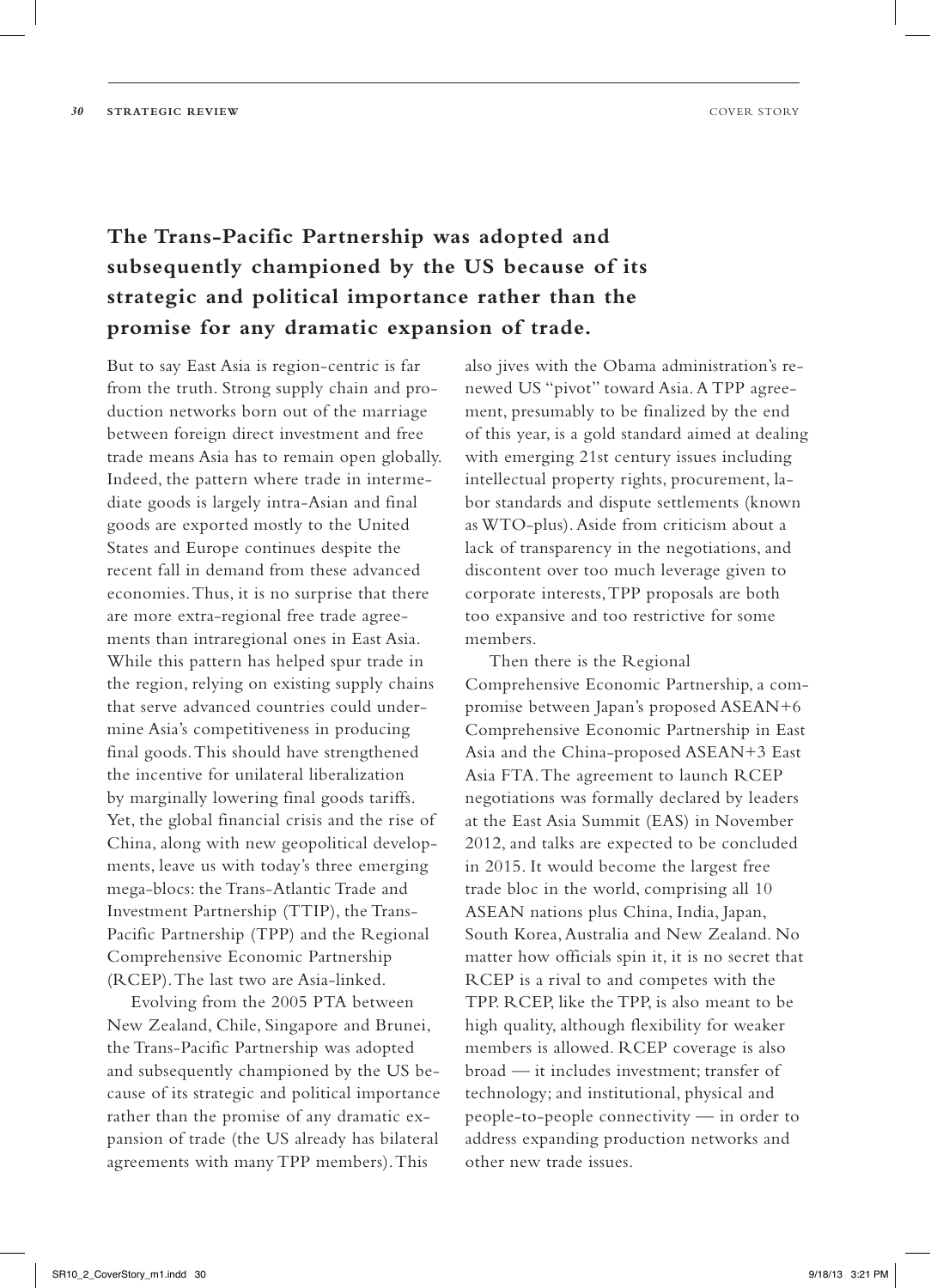

**Xinhua Photo/Zhang Duo**

While Trans-Pacific Partnership members account for nearly 40 percent of global gross domestic product, RCEP covers more than 45 percent of the world's population and one-third of its GDP. The distinction in membership between the two cannot be more stark: the United States is in the TPP but not RCEP, while China is in RCEP but not the TPP. To some, the TPP is seen as a political response to China's new aggressiveness, though they are vague as to whether it represents containment or cooperation. With ASEAN's centrality in RCEP, it is seen as more Asia-driven and increasingly championed by Beijing. But ASEAN also is worried about being marginalized, as members Brunei, Malaysia, Singapore and Vietnam are also in the TPP. (Thailand expressed an interest in joining in 2012 but has not joined the negotiations). Clearly, there is a perceived risk of fragmentation of ASEAN's efforts at integration. Japan's enthusiasm toward the TPP only reinforced ASEAN's push toward

RCEP. There is no doubt that competition between the two blocs could shape the nature and speed of regional integration in this part of the world. At the same time, it can also prompt a major rethink of what to do about the WTO's drive to deepen the multilateral system.

### **APEC's relevance**

This brings us to the question over the relevance of the Asia-Pacific Economic Cooperation (APEC) forum. It is not entirely accurate to compare RCEP and TPP with APEC, because the latter is a nonbinding and non-negotiating forum that is purely voluntary in character. This leaves APEC with nothing concrete, and as such it is taken less seriously. But it also makes APEC the only effective forum to exchange ideas and discuss issues that would otherwise not be taken up by its members. Before the TPP, APEC was the only multilateral economic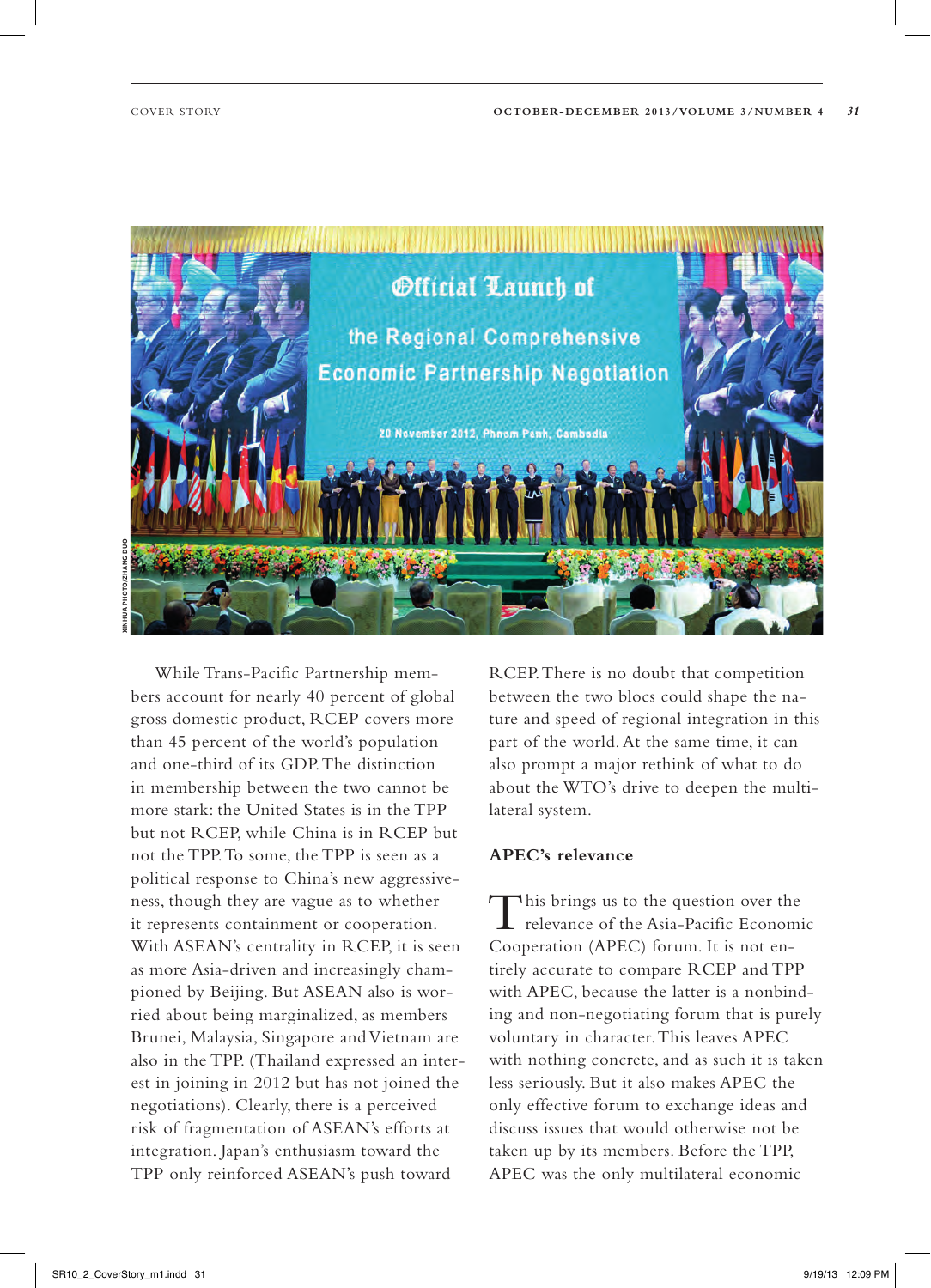## **Competition between the TPP and RCEP will shape the nature and speed of regional integration in this part of the world. At the same time, it can also prompt a major rethink of what to do about the WTO's drive to deepen the multilateral system.**

forum connecting the US with a select group of East Asian economies. To its proponents, the 24-year-old APEC is a unique incubator of ideas, able to provide useful input for any regional trade agreements, including the TPP and RCEP. Proposals discussed in APEC can be used by negotiators in both blocs. But pursuing negotiations with binding agreements through RCEP and the TPP would continue with or without APEC. As a consultative forum, APEC is not and will not become a regional free trade agreement. At one point, there were some discussions on using APEC as a building block for the Free Trade Area of the Asia Pacific, involving 21 economies, but this was misguided. While the idea of expanding regional coverage is good, it makes more sense to debate the possibility of enlargement through a forum with binding agreements like RCEP and TPP.

Still, no matter how ideal enlarging these pacts would be, what really matters is implementation. This is where Asian cooperation does not have a good track record. Even after free trade agreements have been ratified, actual implementation is often limited. This has been the case with most Asian FTAs, where the actual utilization rate is low. Attempting the gold standard of cooperation, the Trans-Pacific Partnership is rather ambitious. Even if its proposals are successfully negotiated, they will not be easy to implement. It is difficult to imagine, for example, how officials in Asia can seriously adopt a special tribunal to allow corporations to sue governments, which is the TPP version of dispute settlement. Enforcing conditions on

procurement and state-owned enterprises, and complying with strict rules on labor standards and intellectual property rights are equally challenging. It is also difficult to imagine how the TPP requirement to ban capital controls can be enforced, given the vulnerabilities that can easily arise under the current system of capital flows. Even the International Monetary Fund now acknowledges the merits of capital controls under certain circumstances.

On the US side, obstacles also abound. Washington will likely push for free trade in manufacturing and services, but not in agriculture. The Republican-controlled House of Representatives and business lobbies continue to pressure US negotiators to protect American farmers, making it difficult to reach a deal under the TPP. Access to generic medicines is another thorny issue, as the Office of the US Trade Representative remains reluctant to lay out its negotiating stance, even after Congress included access in other trade agreements.

### **Why regional and not multilateral?**

T eeting all the goals of the Regional **L** Comprehensive Economic Partnership is equally doubtful. To have a modern and comprehensive trade agreement among 16 diverse countries covering not only trade in goods, but also services, investment, economic and technical cooperation, as well as dispute settlement is quixotic. Making those things compatible with WTO rules, as stressed by all parties involved, is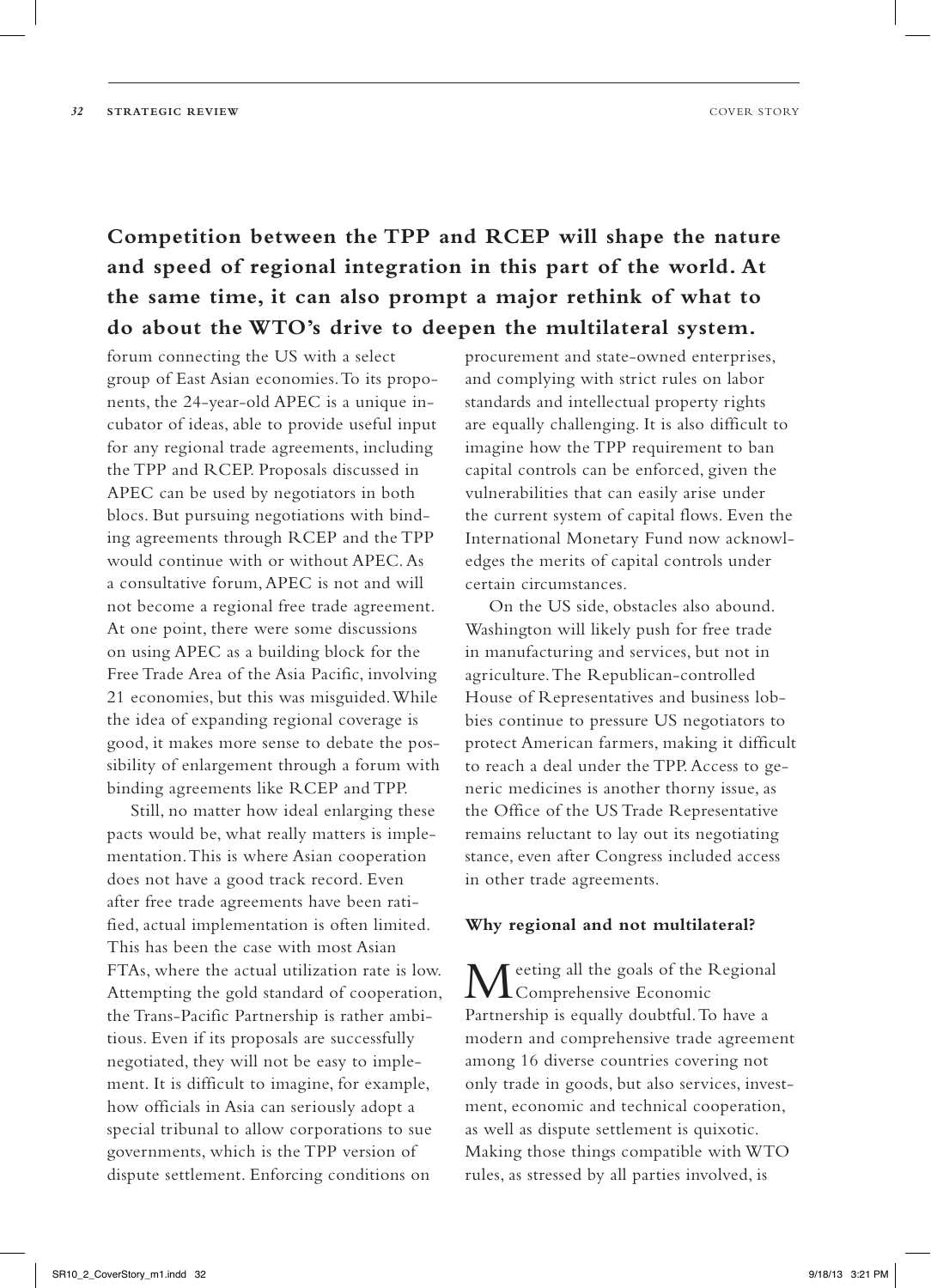## **When growth was strong, exports were rising steadily and financial markets attracted lots of capital, the impetus for reform faded and economic restructuring languished.**

ideal but even more challenging. Thus, while everything on paper seems fine, given the difficulty in implementation, it is almost impossible to evaluate which of the two blocs offer more for individual members. Only theoretical assessments can be made.

If enlarging market size is the goal of a regional free trade agreement, there are several relevant questions to ask. What is the "optimal" size of the bloc to make the agreement effective and consistent with WTO multilateral principles? Why limit coverage to only countries with geographical proximity? Isn't it more logical to integrate the economy globally rather than regionally? All these boil down to one fundamental question: why regionalism and not multilateralism?

Close proximity does have some merits, as one can see in the North American Free Trade Agreement, the European Union (EU), the Mercado Comun del Cono Sur and the Southern African Customs Union. The inverse relationships between distance and membership in most free trade pacts relates to the so-called coordination problem. As each country has the option to select partners when constructing an FTA, coordination failure can easily arise — especially without effective communication and when transaction costs are not large enough to hinder trade. This can lead to several possible combinations of FTA membership (multiple equilibria). So countries generally prefer to join regional trade agreements with geographical proximity because it is easier to resolve coordination issues. From this perspective, RCEP would be better able to

minimize coordination failure.

But like other agreements, RCEP remains a trade bloc and is unlikely to be more welfare-enhancing than a multilateral system, regardless of its relatively large membership (16 economies versus 12 so far in the TPP). One clear case regards removing subsidies. If, for example, RCEP members agree to dismantle export subsidies, the process could remain distorted through production subsidies. Indeed, this is one of the stumbling blocks in the contentious agriculture debate in the Doha negotiations. Even if, subsequently, RCEP members also agreed to reduce production subsidies, it is utterly impossible to make these measures reciprocal only to other RCEP members. In this sense, there is no difference between RCEP and the TPP. Only a multilateral agreement would work. And that remains the ideal.

However, policies must be realistic and the reality is simple: Doha has stalled and free trade agreements proliferate. So we have to deal with a "second best" world. This does not mean that FTAs like RCEP and the TPP do not offer benefits. Proponents argue that the desire to prevent future conflicts is among the strategic reasons for forging regional agreements just as the geopolitical motivation to counter Communist influence during the Cold War played a prominent role in the 1967 formation of ASEAN itself. Indeed, countries may wish to cooperate and integrate not purely for economic reasons. The objective may ultimately be to maintain geopolitical stability, although that in itself can help foster economic prosperity. By being more regionally integrated, economic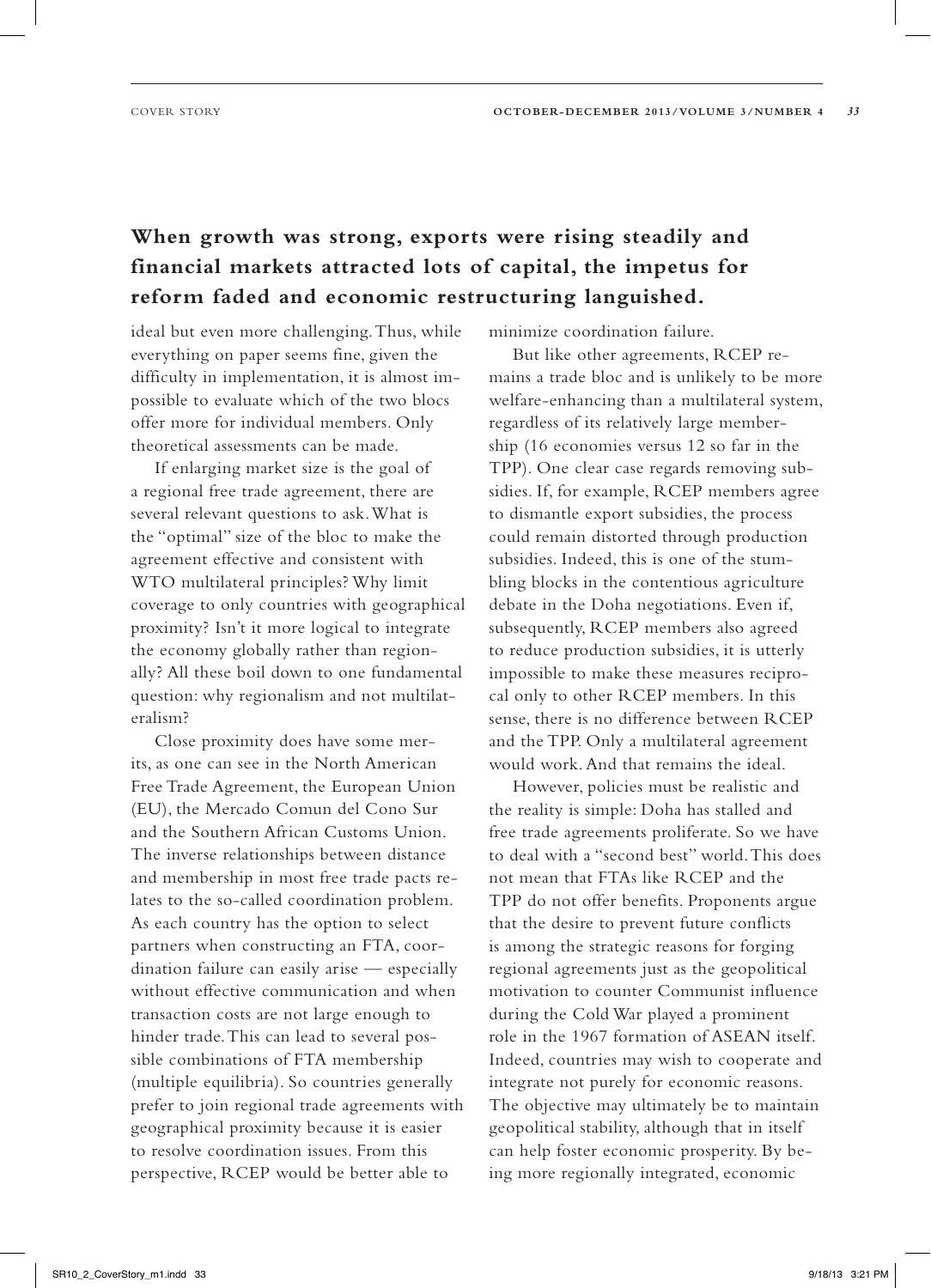

*Agriculture has been a stumbling block to trade negotiations.*

interdependence deepens and interaction among countries increases, from which mutual trust can arise. It is no secret that regional cooperation in Asia is clouded by a lack of trust. Several studies have also shown the "peace dividend" of free trade — increased trade between countries — reduces the risk of conflict between them.

Countries also pursue regional arrangements because it is relatively easier to manage negotiations and concessions during the process. It is also true that a successfully negotiated trade agreement provides a thumbs up for the negotiators and officials in charge, boosting their reputation while strengthening their leverage in global discussions. In most cases, a country's bargaining power is enhanced when officials from the respective country are seen as representing a region rather than any single country.

#### **Reform still needed**

 $A$ nother argument favoring regional agreements is that they can be useful

in working through or avoiding turmoil or potential crises. For example, in the 1980s external and peer pressure from regional agreements was applied to help counter protectionist forces coming from powerful domestic lobbies. At that time, many Asian countries were trying to intensify efforts to liberalize their economies. Today, similar pressure — in fact, more pressure — is needed. It is abundantly clear that the core problem behind the recent market turmoil in Asia is the region's delay in pushing serious structural reform. When growth was strong, exports were rising steadily and financial markets attracted lots of capital, the impetus for reform faded and economic restructuring languished. No matter how weak the production and export structure is, as long as demand is strong, growth will persist.

Indonesia is a clear example. With no serious trade reform during the last decade, the share of primary goods exports failed to decline, and exports of high- and mediumtech products failed to increase. High com-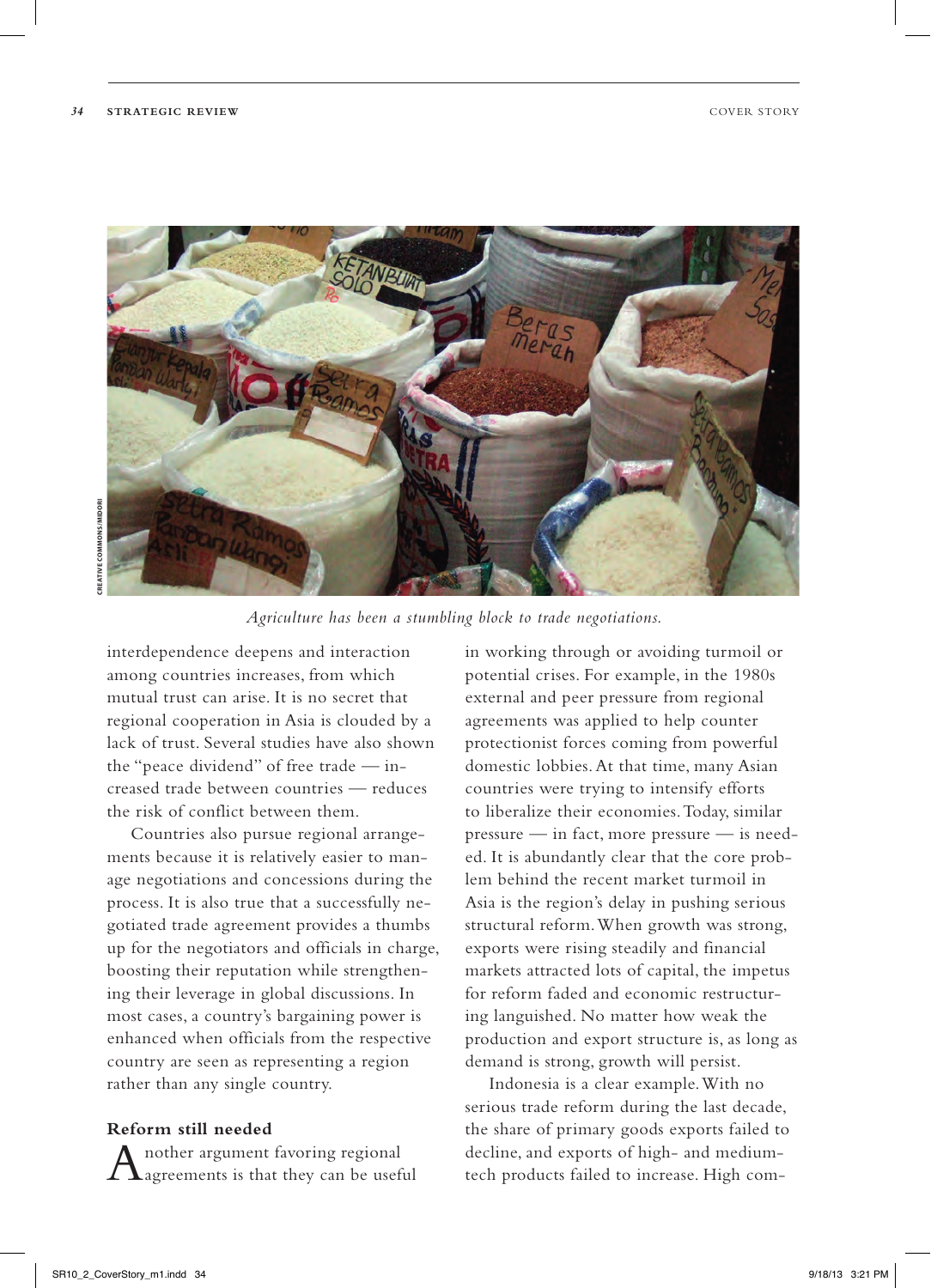### **Even after free trade agreements have been ratified, actual implementation is often limited. This has been the case with most Asian FTAs, where the actual utilization rate is low.**

modity prices and strong demand, particularly from China, allowed the country to enjoy trade and current account surpluses. But when growth in China slowed, demand fell and commodity prices plummeted and the current account surpluses turned into deficits. All of a sudden, the economy became vulnerable to external shocks. When the US Federal Reserve announced just the possibility of a tapering of quantitative easing, the rupiah depreciated sharply and capital markets plunged. Combined with slowing growth and mounting inflationary pressures, largely due to the effect of removing government fuel subsidies, the policy dilemma intensified. Had existing free trade pacts and other regional agreements been able to exert pressure to tackle domestic structural reform earlier, boosting economic fundamentals, the effect would have been less severe. Thus, "yes," FTAs can potentially help push domestic reform, but "no," there is no guarantee it will happen unless policymakers make deliberate efforts. It remains to be seen whether or how RCEP and TPP could support domestic structural reform.

Like with most FTAs, there is the fear that RCEP and TPP could drift toward the lowest common denominator. How do we prevent that from happening, and, more importantly, how can we insure the agreements that emerge remain consistent with multilateral principles? Arguably, this can happen if, for example, external tariffs imposed by members are not above those agreed to under RCEP and TPP. That way, there is no incentive for trade diversion and no discrimination against nonmembers. As trade diversion cuts into the profits of exporters in nonmember countries, there should be greater incentive to boost trade liberalization preferentially, implying the trade agreement will enlarge. In the long run, this is good for the multilateral system. But that is only possible under the principle of "open regionalism," where nonmembers are allowed to join. Aside from their many agenda items, RCEP and TPP should always keep this in mind, as the opposite could happen instead.

What are the signals so far? The empirical evidence is not conclusive, although more studies are showing there is limited trade diversion given all the free trade agreements out there. But that is probably because of low FTA utilization. To the extent that RCEP and TPP members wish to have their blocs fully utilized, the risk of the "second best" scenario drifting away from multilateral principles could be high. To prevent this, consolidating existing FTAs is a prerequisite. This will also be necessary if larger interregional trade agreements are used to move toward multilateralization. But these consolidated, expanded FTAs should replace rather than add to the existing, convoluted free trade agreement structure. Thus, RCEP should ideally replace all the ASEAN+1s, not add to them. To disentangle the noodle bowl and the notoriously complex procedures for determining rules of origin, a more rational approach may be needed. Given, for example, the intricate and convoluted details of rules of origin, it may help to have a separate forum led by an independent regional insti-